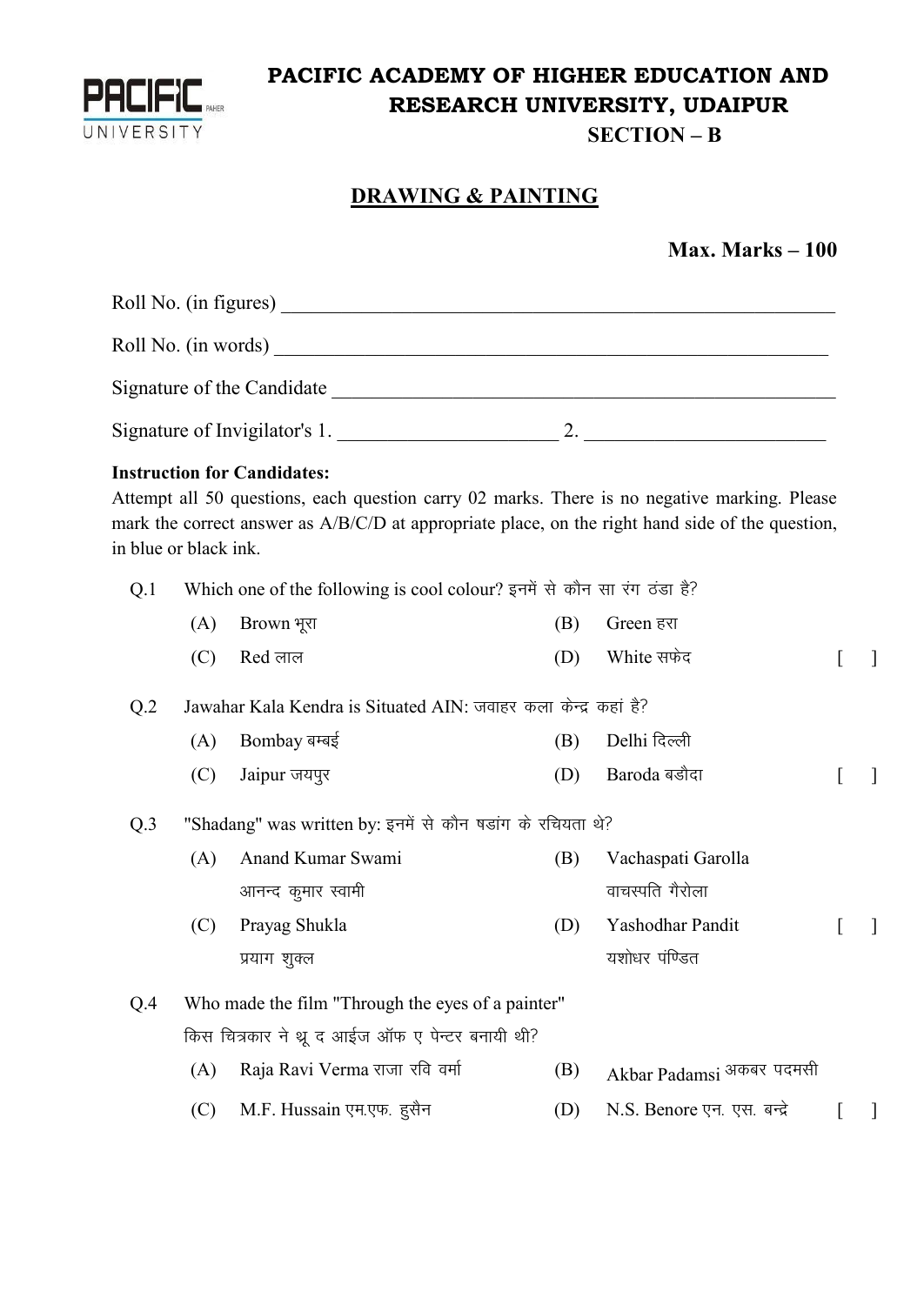| Q.5  |     | "Bani-Thani" is painted in which school? प्रसिद्ध चित्र 'बनीठनी' कौन सी शैली का है? |     |                                  |   |              |  |  |  |  |
|------|-----|-------------------------------------------------------------------------------------|-----|----------------------------------|---|--------------|--|--|--|--|
|      | (A) | Kangra कांगडा शैली                                                                  | (B) | Kishangarh किशनगढ शैली           |   |              |  |  |  |  |
|      | (C) | Bundi बूंदी शैली                                                                    | (D) | Tanjore तन्जोर शैली              |   | $\perp$      |  |  |  |  |
| Q.6  |     | Which one of these in a "Graphic Artist". इनमें से कौन ग्राफीक आर्टिस्ट है?         |     |                                  |   |              |  |  |  |  |
|      | (A) | Anupam Sood अनूपम सूद                                                               | (B) | Rameshwer Bruta रामेश्वर ब्रूंटा |   |              |  |  |  |  |
|      | (C) | Aparna Kaur अर्पणा कौर                                                              | (D) | B. Prabha बी प्रभा               |   | $\perp$      |  |  |  |  |
| Q.7  |     | "Prashdhika" is sculpted in which style? प्रसाधिक की मूर्ति शैली है?                |     |                                  |   |              |  |  |  |  |
|      | (A) | Barhut भरहुत                                                                        | (B) | Mathura मथूरा                    |   |              |  |  |  |  |
|      | (C) | Gandhar गांधार                                                                      | (D) | Sanchi झांची                     |   | $\perp$      |  |  |  |  |
| Q.8  |     | Mulk Raj Anand is a  मुल्कराज आनन्द है?                                             |     |                                  |   |              |  |  |  |  |
|      | (A) | Painter चित्रकार                                                                    | (B) | Sculptor मूर्तिकार               |   |              |  |  |  |  |
|      | (C) | Art Critic कला लेखक                                                                 | (D) | Graphic Artist छापा चित्रकार     |   | J            |  |  |  |  |
| Q.9  |     | Indian Painter in relief style is. भारत में रिलिफ शैली के चित्रकार है?              |     |                                  |   |              |  |  |  |  |
|      | (A) | K. K. Habber के. के. हैब्बर                                                         | (B) | Ram Kumar राम कुमार              |   |              |  |  |  |  |
|      | (C) | S. H. Raza एस. एच. रजा                                                              | (D) | Satish Gujral सतीश गुजराल        |   | $\perp$      |  |  |  |  |
| Q.10 |     | The Fimaker who was a painter also. फिल्मकार चित्रण भी करता था?                     |     |                                  |   |              |  |  |  |  |
|      | (A) | Prithvi Raj Kapoor पृथ्वीराज कपूर                                                   | (B) | Basu Chaterji बासु चटर्जी        |   |              |  |  |  |  |
|      | (C) | Satyajeet Roy सत्यजीत रॉय                                                           | (D) | Dilip Kumar दिलीप कुमार          |   | $\perp$      |  |  |  |  |
| Q.11 |     | Madhubani style belongs to which state? 'मधुबनी शैली' किस राज्य की है?              |     |                                  |   |              |  |  |  |  |
|      | (A) | Maharashtra महाराष्ट्र                                                              | (B) | Bihar बिहार                      |   |              |  |  |  |  |
|      | (C) | Rajasthan राजस्थान                                                                  | (D) | Kerala केरल                      | L | $\mathbf{I}$ |  |  |  |  |
| Q.12 |     | "Choula-Mandal" is situated at- चौला मण्डल स्थित है?                                |     |                                  |   |              |  |  |  |  |
|      | (A) | Kerala केरल                                                                         | (B) | Karnataka कर्नाटक                |   |              |  |  |  |  |
|      | (C) | Tamil Nadu तमिलनाडू                                                                 | (D) | Andhra Pradesh आन्ध्र प्रदेश     |   | $\mathbf{1}$ |  |  |  |  |
| Q.13 |     | "Trinale" is related to. 'त्रिनाले' आयोजन सम्बन्धित है?                             |     |                                  |   |              |  |  |  |  |
|      | (A) | Film सिनेमा                                                                         | (B) | Music संगीत                      |   |              |  |  |  |  |
|      | (C) | Literature साहित्य                                                                  | (D) | Visual Art दृश्य कला             |   | $\mathbf{I}$ |  |  |  |  |
| Q.14 |     | The 'Gandhi' studio is situated in 'गढ़ी स्टूडियो' स्थित है?                        |     |                                  |   |              |  |  |  |  |
|      | (A) | Delhi दिल्ली                                                                        | (B) | Mumbai बम्बई                     |   |              |  |  |  |  |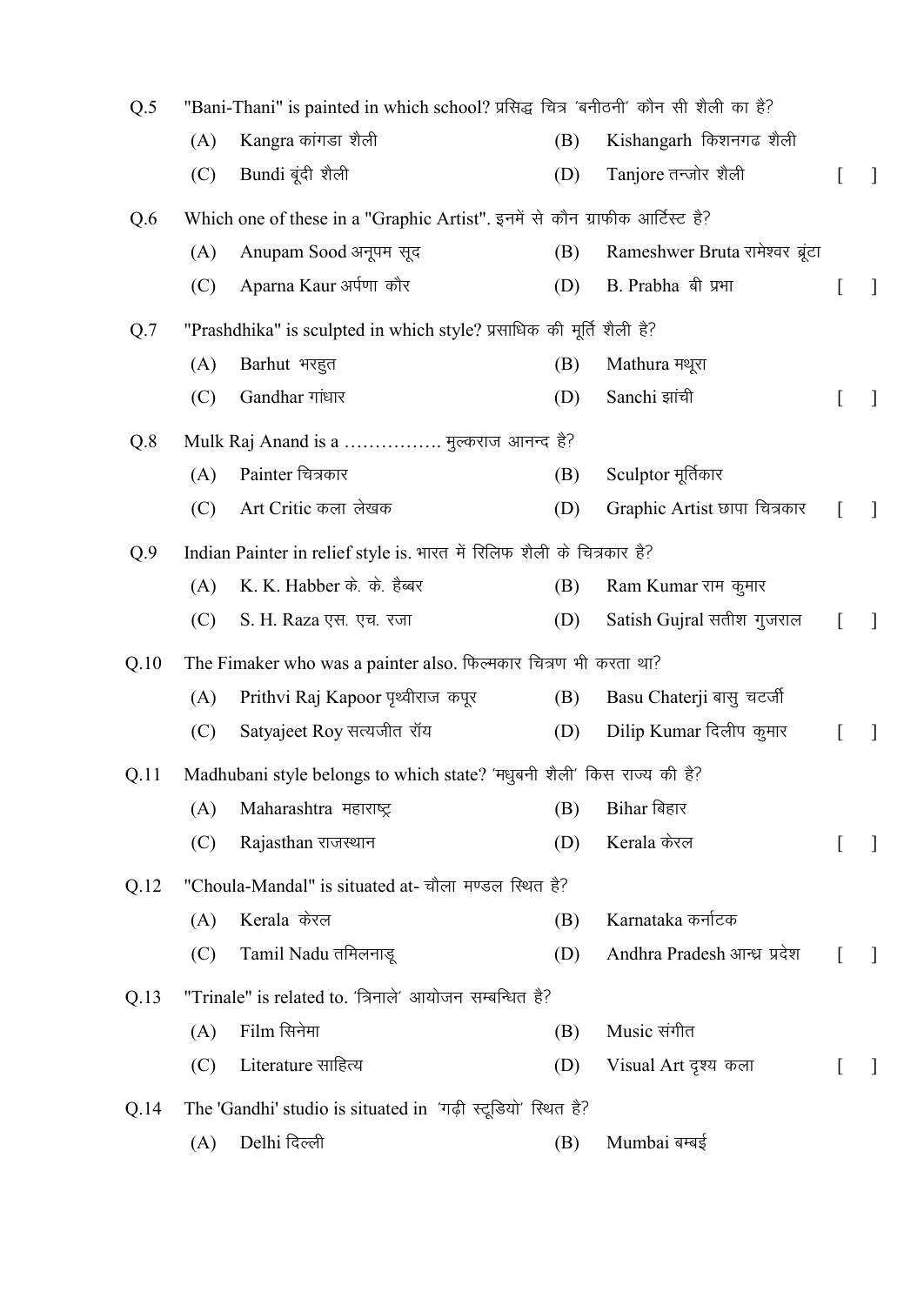Q.15 Vishan Das was a painter is which court? विशनदास किस बादशाह का चित्रकार था? (A) Akbar अकबर (B) Jahangir जंहागीर  $(C)$  Shahjahan शाहजंहा  $(D)$  Aurangzeb औरंगजेब [ ]  $Q.16$  'Jetpur' is sculpted in which style 'जेतवन' किस मूर्तिशैली में बना है? (A) Sanchi सांची (B) Mathura मथुरा  $(C)$  Ghandhar गान्धार  $(D)$  Bharhoot भरहूत [ ]  $Q.17$  'Tahiti' was painted by ताहिति का रहने वाला चित्रकार था? (A) Paul Gogue पालगोग्वं (B) Mondriyan मोन्द्रियान (C) Sezane सेजान (D) Picasso पिकासो [ ] Q.18 The architect of Jawaher Kala Kendre Jaipur is जवाहर कला केन्द्र जयपुर का आर्किटेक्ट है? (A) Satish Gujral सतीश गुजराल (B) Charles Choria चार्ल्स कोरिया (C) K.G. Subrahmanium के.जी. सूब्रमणियम (D) F.N. Suza एफ.एन. सूजा [ ] Q.19 The main artist of Bharat Bhawan was. किस प्रमुख का नाम भारत भवन से जुड़ा था? (A) G.R. Santosh जी आर. संतोष (B) Bhupen Khakhar भूपेन रवरवर (C) Tayab Mehta तैयब मेहता (D) J. Swaminathan जे. स्वामीनाथन  $[$   $]$ Q.20 Sculptures which are similar to wood carving are in. लकड़ी की खुदाई के समान मूर्तिकला है? (A) Konark temple कोणार्क मन्दिर (B) Ellora ऐलेरा  $(C)$  Sarnath सारनाथ  $(D)$  Sanchi सांची Q.21 The top most artist of Rajasthan is: राजस्थान का कौनसा चित्रकार भारत के शिर्ष चित्रकारों में से हैं? (A) Atul Dodia अतूल डोडीया (B) Suboth Gupta सूबोध गुप्ता  $(C)$  Chintan Upadhyay चिंतन उपाध्याय  $(D)$  Jitesh Kalat जितेश कलाट [ ]  $Q.22$  'Dry Point' is related to. 'ड्राई पोइन्ट' सम्बन्धित है? (A) Sculpture मूर्तिकला (B) Graphic छापाकला (C) Ceremic art सिरेमिक्स कला  $(D)$  Miniature मिनियेचर कला [ ] Q.23 Which one of these artist does not belong to "REG Artist Group" Mumbai? पैग आर्टिस्ट ग्रुप बम्बई से कौनसा चित्रकार सम्बन्धित नहीं है?

(A) F.N. Souza एफ.एन. सूजा (B) V.S. Gaitonde वी.एस. गायतौडे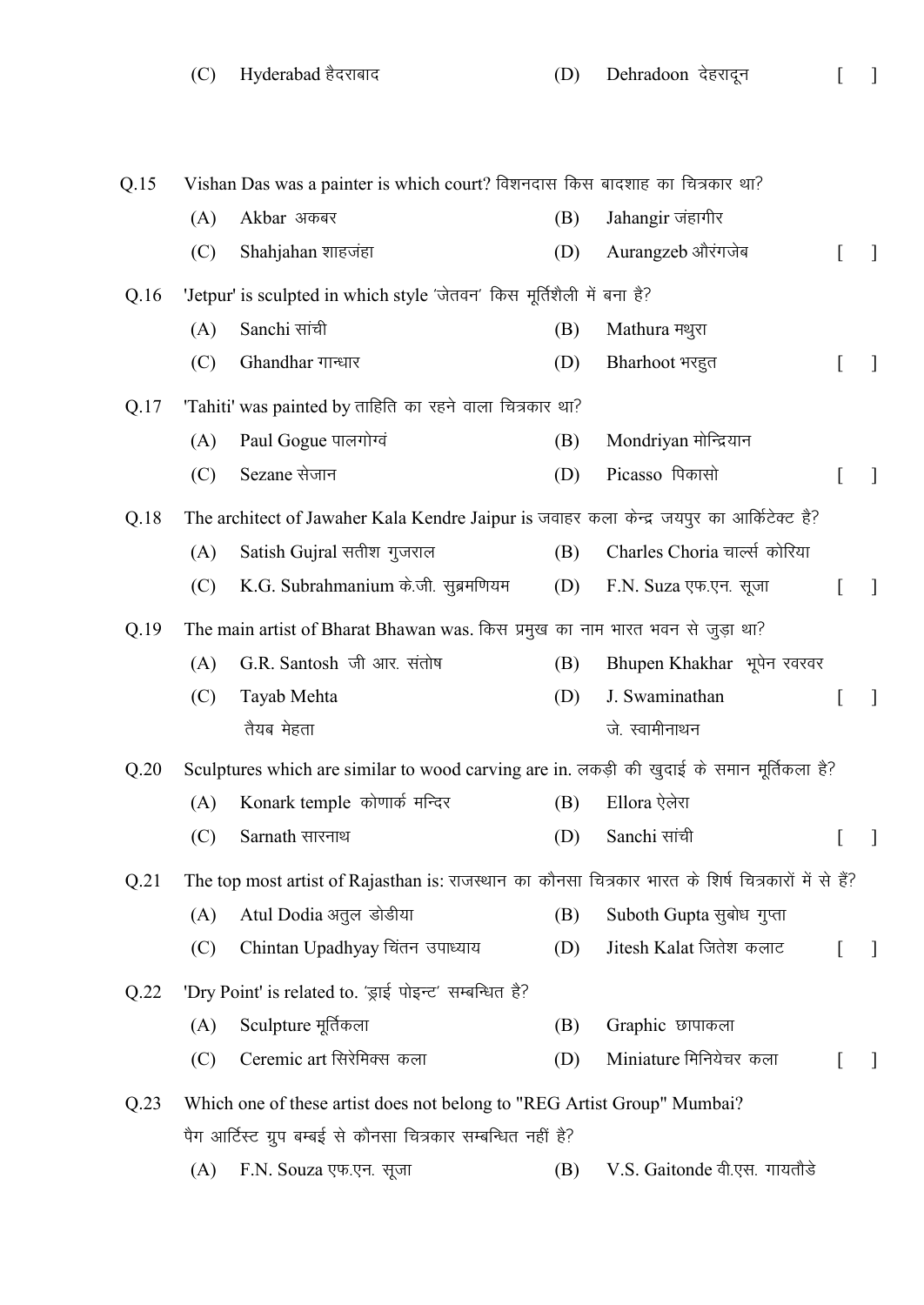|      | (C) | S.H. Raze एस.एच. रजा                                                                    | (D) | Bhavesh Sanyal भावेश           |                                       | $\perp$ |
|------|-----|-----------------------------------------------------------------------------------------|-----|--------------------------------|---------------------------------------|---------|
|      |     |                                                                                         |     | सान्याल                        |                                       |         |
| Q.24 |     | The painter of "Starry Night" is 'स्टारीनाईट' चित्र के चित्रकार थे?                     |     |                                |                                       |         |
|      | (A) | Kurbe कुर्बे                                                                            | (B) | Mone मोने                      |                                       |         |
|      | (C) | Vango वानगो                                                                             | (D) | Dali डाली                      |                                       | T       |
| Q.25 |     | "Tempra" Technique is used in 'टेम्परा' तकनीक है?                                       |     |                                |                                       |         |
|      | (A) | Water Colour जलरंग                                                                      | (B) | Oil Paint तैल रंग              |                                       |         |
|      | (C) | Collage कोलाज                                                                           | (D) | Spray Technique                |                                       | -1      |
|      |     |                                                                                         |     | स्प्रे तकनीक                   |                                       |         |
| Q.26 |     | The artist related to Bengal Renaissance is: बंगाल पुर्नजागरण से सम्बन्धित चित्रकार है? |     |                                |                                       |         |
|      | (A) | Rabindra Nath Tagore रविन्द्र नाथ टैगोर                                                 | (B) | Raja Ravi Verma राजा रवि वर्मा |                                       |         |
|      | (C) | K.H. Ara के.एच. आरा                                                                     | (D) | Kshaya Baksh Chawda            |                                       | $\perp$ |
|      |     |                                                                                         |     | क्षयाबक्ष चावडा                |                                       |         |
| Q.27 |     | The founder of "RAS" theory was 'रस सिद्धान्त' के सूत्रधार थे?                          |     |                                |                                       |         |
|      | (A) | Plato प्लेटो                                                                            | (B) | Bharat Muni भरतमुनि            |                                       |         |
|      | (C) | Aristotle अरस्तु                                                                        | (D) | Anand Kumar Swami              |                                       | -1      |
|      |     |                                                                                         |     | आनन्द कुमार स्वामी             |                                       |         |
| Q.28 |     | Altamira caves are situated is. अल्तामीरा गुफाएें स्थित है?                             |     |                                |                                       |         |
|      | (A) | Spain स्पेन                                                                             | (B) | Holland हालेण्ड                |                                       |         |
|      |     | (C) Germany जर्मनी                                                                      |     | (D) Hungary हंगरी              | $\begin{bmatrix} 1 & 1 \end{bmatrix}$ |         |
| Q.29 |     | "Monalisa" was painted by 'मोनालिसा' चित्र के चित्रकार है?                              |     |                                |                                       |         |
|      | (A) | Raphael राफेल                                                                           | (B) | Micheal Angelo माइकल एंजिलों   |                                       |         |
|      | (C) | Amrita Shergill अमृता शेर गिल                                                           | (D) | Leonardo Vinchi                |                                       | $\perp$ |
|      |     |                                                                                         |     | लियोनार्डो विन्ची              |                                       |         |
| Q.30 |     | "Impasto" is a technique in. इम्पास्टो तकनीक है?                                        |     |                                |                                       |         |
|      | (A) | Water Colour जल रंग                                                                     | (B) | Graphic छापा कला               |                                       |         |
|      | (C) | Oil Colour तेल रंग                                                                      | (D) | Sculpture मूर्ति कला           |                                       | $\perp$ |
| Q.31 |     | 'Byzantine' art belongs to which country? बजनटाईन कला किस देश की है?                    |     |                                |                                       |         |
|      | (A) | Italy इटली                                                                              | (B) | England इंग्लेण्ड              |                                       |         |
|      | (C) | Finland फिनलेण्ड                                                                        | (D) | Australia आस्ट्रेलिया          |                                       | -       |
| Q.32 |     | Which artist has worked in sistain church? सिस्टाईन चर्च में किस चित्रकार का कार्य है?  |     |                                |                                       |         |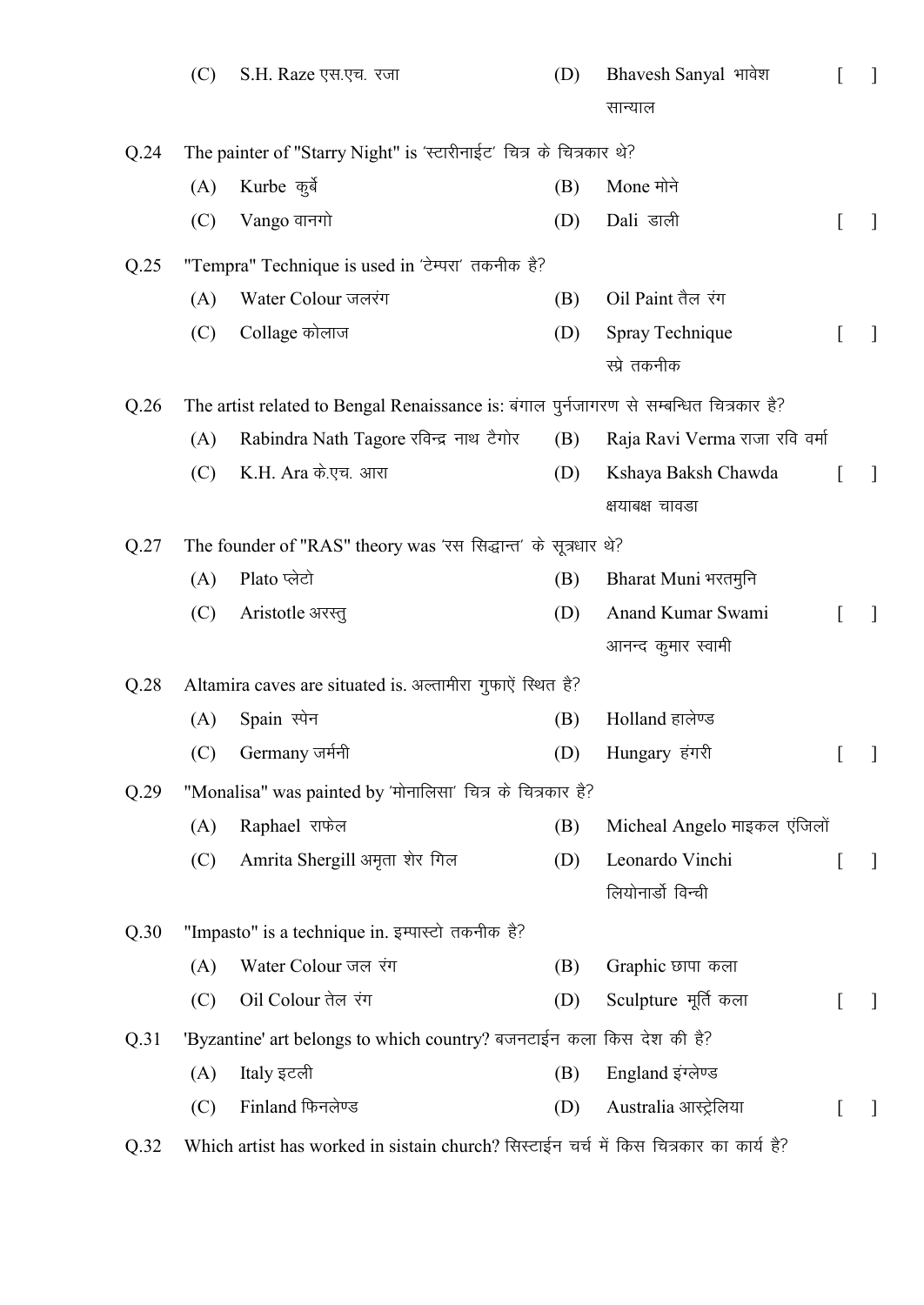|      | (A) | Micheal Angelo माइकल एंजिलों                                                          | (B) | Leonardo Vinchi लियोनार्डी विन्ची |   |                          |
|------|-----|---------------------------------------------------------------------------------------|-----|-----------------------------------|---|--------------------------|
|      | (C) | Rapheal राफेल                                                                         | (D) | Sezane कूर्बे                     | L | $\perp$                  |
|      |     |                                                                                       |     |                                   |   |                          |
| Q.33 |     | 'Installation art' is related to.                                                     |     |                                   |   |                          |
|      |     | संस्थापन कला समबन्धित है?                                                             |     |                                   |   |                          |
|      | (A) | Folk Art लोक कला                                                                      | (B) | Visual Art दृश्यकला               |   |                          |
|      | (C) | Derforming art नाट्य कला                                                              | (D) | Music संगीत कला                   | L | -1                       |
| Q.34 |     | The Rajasthani Artist related to "Blue Pottery" is.                                   |     |                                   |   |                          |
|      |     | 'ब्ल्यू पोटरी' से सम्बन्धित राजस्थान के चित्रकार है?                                  |     |                                   |   |                          |
|      | (A) | P.N. Choyal                                                                           | (B) | Vidhya Sagar Upadhyay             |   |                          |
|      |     | पी. एन. चोयल                                                                          |     | विद्यासागर उपाध्याय               |   |                          |
|      | (C) | Kripal Singh Shekhawat                                                                | (D) | Ram Gopal Vijayvergiya            |   |                          |
|      |     | कृपाल सिंह शेखावत                                                                     |     | रामगोपाल विजयवर्गी                |   |                          |
| Q.35 |     | Art is an "imitation of imitation" these are the words of.                            |     |                                   |   |                          |
|      |     | ''कला अनुकृति की अनुकृति है'' कथन है?                                                 |     |                                   |   |                          |
|      | (A) | Plato प्लेटो                                                                          | (B) | Aristotle अरस्तु                  |   |                          |
|      | (C) | Freud फायड                                                                            | (D) | Plotinus प्लेटिनस                 |   | $\overline{\phantom{a}}$ |
| Q.36 |     | Hussain-Doshi cave is in.                                                             |     |                                   |   |                          |
|      |     | 'हुसैन दोशी' गुफा स्थित है?                                                           |     |                                   |   |                          |
|      | (A) | Ahmedabad अहमदाबाद                                                                    | (B) | Bangalore बैंगलोर                 |   |                          |
|      | (C) | Mumbai मुम्बई                                                                         | (D) | Delhi दिल्ली                      |   |                          |
| Q.37 |     | The artist whose art work was sold at the highest price is.                           |     |                                   |   |                          |
|      |     | विश्व की सबसे महंगी कलाकृति किस चित्रकार की है?                                       |     |                                   |   |                          |
|      | (A) | Rapheal राफेल                                                                         | (B) | Picasso पाबलो पिकासो              |   |                          |
|      | (C) | <b>Edward Munch</b>                                                                   | (D) | Tayyab Mehta                      |   | -1                       |
|      |     | एडवर्ड मुा                                                                            |     | तैयब मेहता                        |   |                          |
| Q.38 |     | West zone cultural centre is situated in. पश्चिम क्षेत्र सांस्कृतिक केन्द्र स्थित है? |     |                                   |   |                          |
|      | (A) | Jaipur जयपुर                                                                          | (B) | Goa गोवा                          |   |                          |
|      | (C) | Baroda बडौदा                                                                          | (D) | Udaipur उदयपुर                    | t | -1                       |
| Q.39 |     | 'Pothi Painting' is related to which school? पोथी चित्रण किस शैली में बने थे?         |     |                                   |   |                          |
|      | (A) | Mughal मुगल शैली                                                                      | (B) | Pahadi पहाड़ी शैली                |   |                          |
|      | (C) | Jain and Pal जैन एवं पाल                                                              | (D) | Kangra कांगडा                     |   |                          |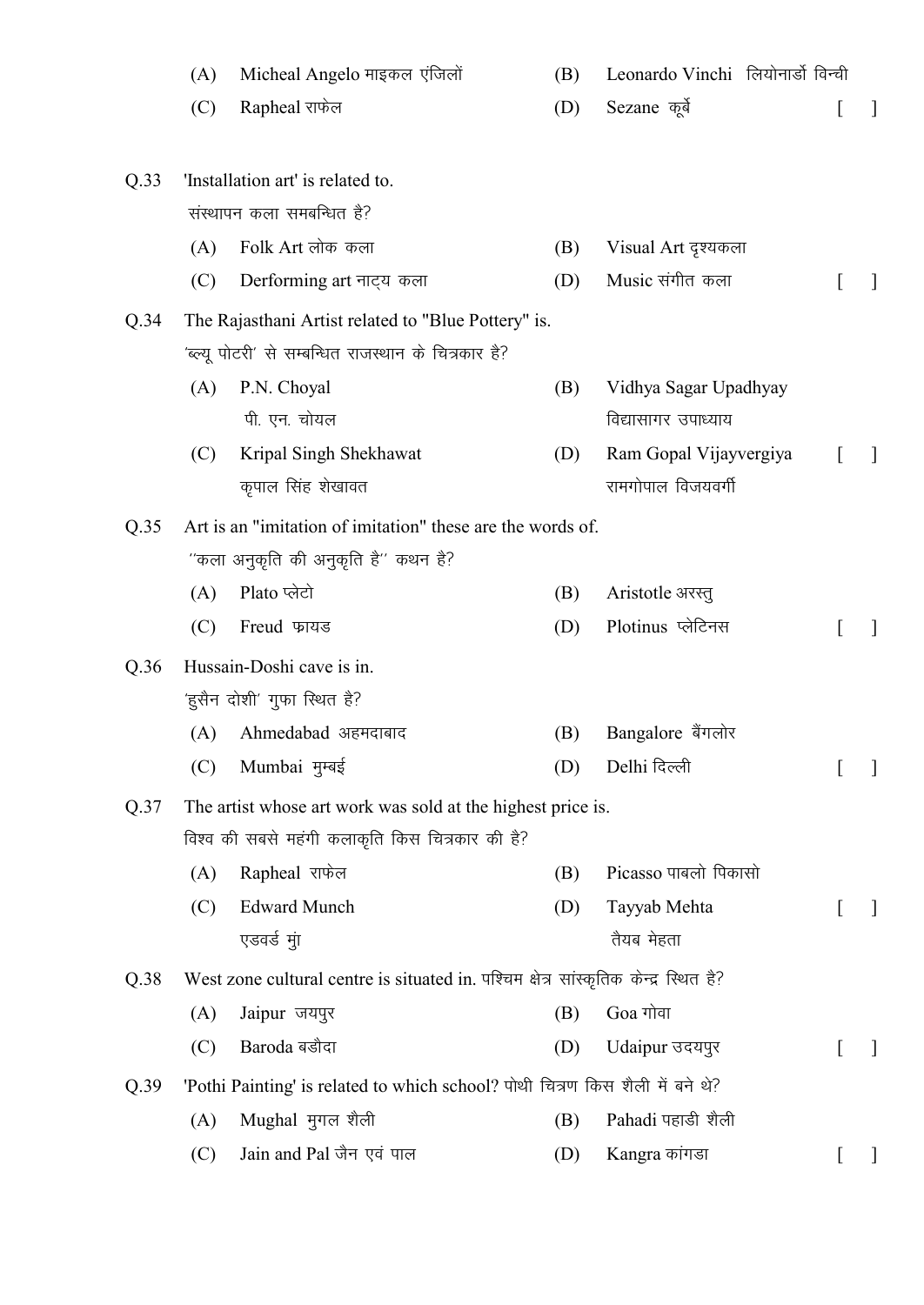| Q.40 | 'Pichwai' art is related to which city? पिछवाई कला किस शहर से सम्बन्धित है? |                                                                                |     |                               |   |               |
|------|-----------------------------------------------------------------------------|--------------------------------------------------------------------------------|-----|-------------------------------|---|---------------|
|      | (A)                                                                         | Pushkar पुष्कर                                                                 | (B) | Nathdwara नाथद्वारा           |   |               |
|      | (C)                                                                         | Somnath सोमनाथ                                                                 | (D) | Mathura मथुरा                 |   |               |
| Q.41 |                                                                             | The art critic of the magazine 'Dinman' 'दिनमान पत्रिका' के कला समीक्षक थे?    |     |                               |   |               |
|      | (A)                                                                         | Prayag Shukla प्रयाग शुक्ल                                                     | (B) | Keshav Malik केशव मलिक        |   |               |
|      | (C)                                                                         | Geeta Kapoor गीता कपुर                                                         | (D) | Alka Pande अलका पाण्डे        |   |               |
| Q.42 |                                                                             | 'Action' painting was made by. 'एक्शन पेटिंग' के निर्माता कौन थे?              |     |                               |   |               |
|      | (A)                                                                         | Modriyan मोन्द्रियान                                                           | (B) | Jackson Polak जेक्सन पोलक     |   |               |
|      | (C)                                                                         | Kandiensky कान्डिस्की                                                          | (D) | E.B. Havell ई.वी. हेवल        |   | $\mathbf{I}$  |
| Q.43 |                                                                             | A painter who was a writer also. प्रसिद्ध साहित्यकार जो चित्रकार भी थे?        |     |                               |   |               |
|      | (A)                                                                         | Nand Lal Bose नंदलाल बोस                                                       | (B) | Ram Kinker Baze रामकिंकर बैज  |   |               |
|      | (C)                                                                         | Yamini Roy                                                                     | (D) | Rabindra Nath Tagore          |   |               |
|      |                                                                             | यामिनी रॉय                                                                     |     | रविन्द्र नाथ टैगोर            |   |               |
| Q.44 |                                                                             | 'Bastar' art is related to which state? 'नस्तर कला' किस राज्य से सम्बन्धित है? |     |                               |   |               |
|      | (A)                                                                         | Rajasthan राजस्थान                                                             | (B) | Jharkhand झारखण्ड             |   |               |
|      | (C)                                                                         | Haryana हरियाणा                                                                | (D) | Chhattisgarh छत्तीसगढ         |   | $\mathcal{I}$ |
| Q.45 |                                                                             | 'Fresco' technique is related to. फरको तकनीक सम्बन्धित है?                     |     |                               |   |               |
|      | (A)                                                                         | Instaletion संस्थापन कला                                                       | (B) | Wall Painting भित्त चित्र कला |   |               |
|      | (C)                                                                         | Folk Art लोककला                                                                | (D) | Miniature मिनियेचर कला        |   | $\perp$       |
| Q.46 |                                                                             | Match the following:- निम्न में से सही जोड़े:                                  |     |                               |   |               |
|      |                                                                             | (i) Bani-Thani बनीठनी<br>(A) Picasso पिकासो                                    |     |                               |   |               |
|      |                                                                             | (ii) Monalisa मोनालीसा<br>(B) Hussain हुसैन                                    |     |                               |   |               |
|      |                                                                             | (iii) Gwarnika गवरनीका (C) Nihal Chand निहाल चन्द                              |     |                               |   |               |
|      |                                                                             | (iv) Gajgamini गजगामिनी (D) Leonardo Vinchi लियोनार्डो विन्ची                  |     |                               |   |               |
|      | Code                                                                        |                                                                                |     |                               |   |               |
|      |                                                                             | B<br>$\mathcal{C}$<br>$\overline{D}$<br>A                                      |     |                               |   |               |
|      | (A)                                                                         | IV<br>$\mathbf{I}$<br>$\mathop{\mathrm{III}}\nolimits$<br>I                    |     |                               | L |               |
|      | (B)                                                                         | Ш<br>I<br>IV<br>$\mathbf{I}$                                                   |     |                               |   |               |
|      | (C)<br>(D)                                                                  | IV<br>$\mathop{\mathrm{III}}\nolimits$<br>$\mathbf{I}$<br>I<br>IV<br>III IV II |     |                               |   |               |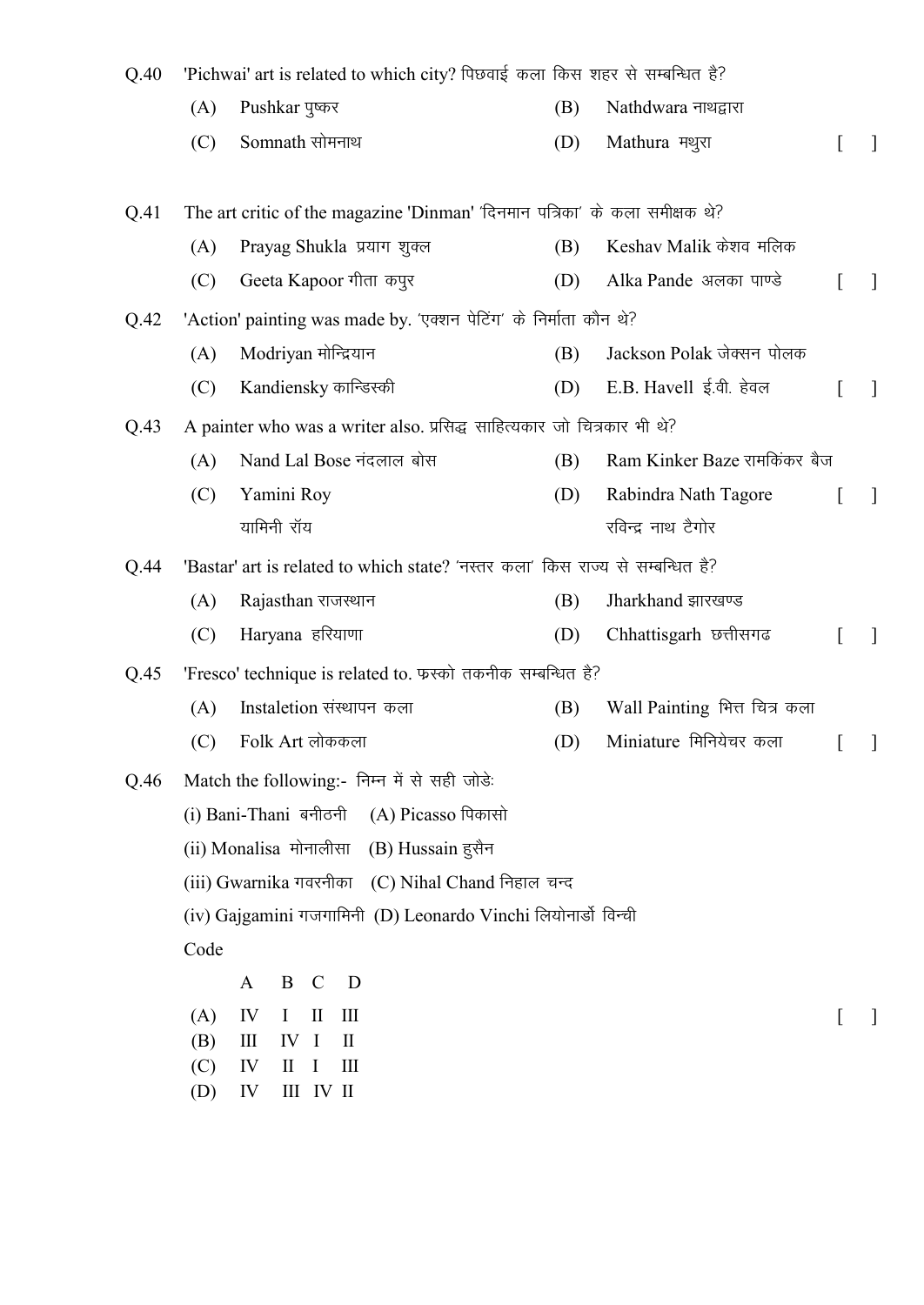| Q.47 | Match the following निम्न में से सही जोड़े: |              |                                 |                            |                                  |                                              |                        |                         |  |  |  |
|------|---------------------------------------------|--------------|---------------------------------|----------------------------|----------------------------------|----------------------------------------------|------------------------|-------------------------|--|--|--|
|      | (i) Ajainta अंजता                           |              |                                 |                            |                                  | (A) Madhya Pradesh मध्यप्रदेश                |                        |                         |  |  |  |
|      | (ii) Bhim-Betka भीम बटेका (B) Mumbai बम्बई  |              |                                 |                            |                                  |                                              |                        |                         |  |  |  |
|      | (iii) Singaria सिगेरिया                     |              |                                 |                            |                                  |                                              | (C) Sri Lanka श्रीलंका |                         |  |  |  |
|      | (iv) Alora ऐलोरा                            |              |                                 |                            |                                  | (D) Aurangabad औरंगाबाद                      |                        |                         |  |  |  |
|      | Code                                        |              |                                 |                            |                                  |                                              |                        |                         |  |  |  |
|      |                                             | A            | B                               | $\mathcal{C}$              | D                                |                                              |                        |                         |  |  |  |
|      | (A)                                         | $\mathbf{I}$ | IV                              | $\mathop{\rm III}$         | $\mathbf I$                      |                                              |                        |                         |  |  |  |
|      | (B)                                         | $\bf{I}$     | $\mathbf{I}$                    |                            | III IV                           |                                              |                        |                         |  |  |  |
|      | (C)                                         | IV           | $\mathop{\mathrm{II}}\nolimits$ | $\bf{I}$                   | $\mathop{\mathrm{III}}\nolimits$ |                                              |                        |                         |  |  |  |
|      | (D)                                         | $\bf{I}$     | Ш                               | $\mathop{\rm IV}\nolimits$ | $\mathbf{I}$                     |                                              |                        |                         |  |  |  |
| Q.48 |                                             |              |                                 |                            |                                  | Match the following निम्न में से सही जोड़े:  |                        |                         |  |  |  |
|      |                                             |              |                                 |                            |                                  | (i) Ram Kinker Baiz राम किंकर बैज            |                        | (A) Painting पेटिंग     |  |  |  |
|      |                                             |              |                                 |                            |                                  | (ii) Amrita Sher Gill अमृता शेरगिद्ध         |                        | (B) Sculpture मुर्तिकला |  |  |  |
|      | (iii) Braham Prakash ब्रहम प्रकाश           |              |                                 |                            |                                  |                                              |                        | (C) Mural म्यूरल        |  |  |  |
|      |                                             |              |                                 |                            |                                  | (iv) K.G. Subramanyam के.जी. सुब्रमणियम      |                        | (D) Graphic ग्राफिक     |  |  |  |
|      | Code                                        |              |                                 |                            |                                  |                                              |                        |                         |  |  |  |
|      |                                             | A            | B                               | $\mathcal{C}$              | D                                |                                              |                        |                         |  |  |  |
|      | (A)                                         | I            | П                               | Ш                          | IV                               |                                              |                        |                         |  |  |  |
|      | (B)                                         | $\mathbf{I}$ | $\bf{I}$                        | IV                         | Ш                                |                                              |                        |                         |  |  |  |
|      | (C)                                         | Ш            |                                 |                            | $II$ IV                          |                                              |                        |                         |  |  |  |
|      | (D)                                         | $\bf{l}$     | IV III II                       |                            |                                  |                                              |                        |                         |  |  |  |
| Q.49 |                                             |              |                                 |                            |                                  | Match the following निम्न में से सही जोड़े:  |                        |                         |  |  |  |
|      |                                             |              |                                 |                            |                                  | (i) Jahangir Art Gallery जहांगीर आर्ट गैलेरी |                        | (A) Kolkata कलकता       |  |  |  |
|      | (ii) Bharat Bhawan भारत भवन                 |              |                                 |                            |                                  |                                              |                        | (B) Delhi दिल्ली        |  |  |  |
|      |                                             |              |                                 |                            |                                  | (iii) Birla Art Centre बिरला आर्ट सेन्टर     |                        | (C) Mumbai बम्बई        |  |  |  |
|      | (iv) A.I.F.A.C.S. आई फैक्स                  |              |                                 |                            |                                  |                                              |                        | (D) Bhopal भोपाल        |  |  |  |
|      | Code                                        |              |                                 |                            |                                  |                                              |                        |                         |  |  |  |
|      |                                             |              |                                 |                            |                                  |                                              |                        |                         |  |  |  |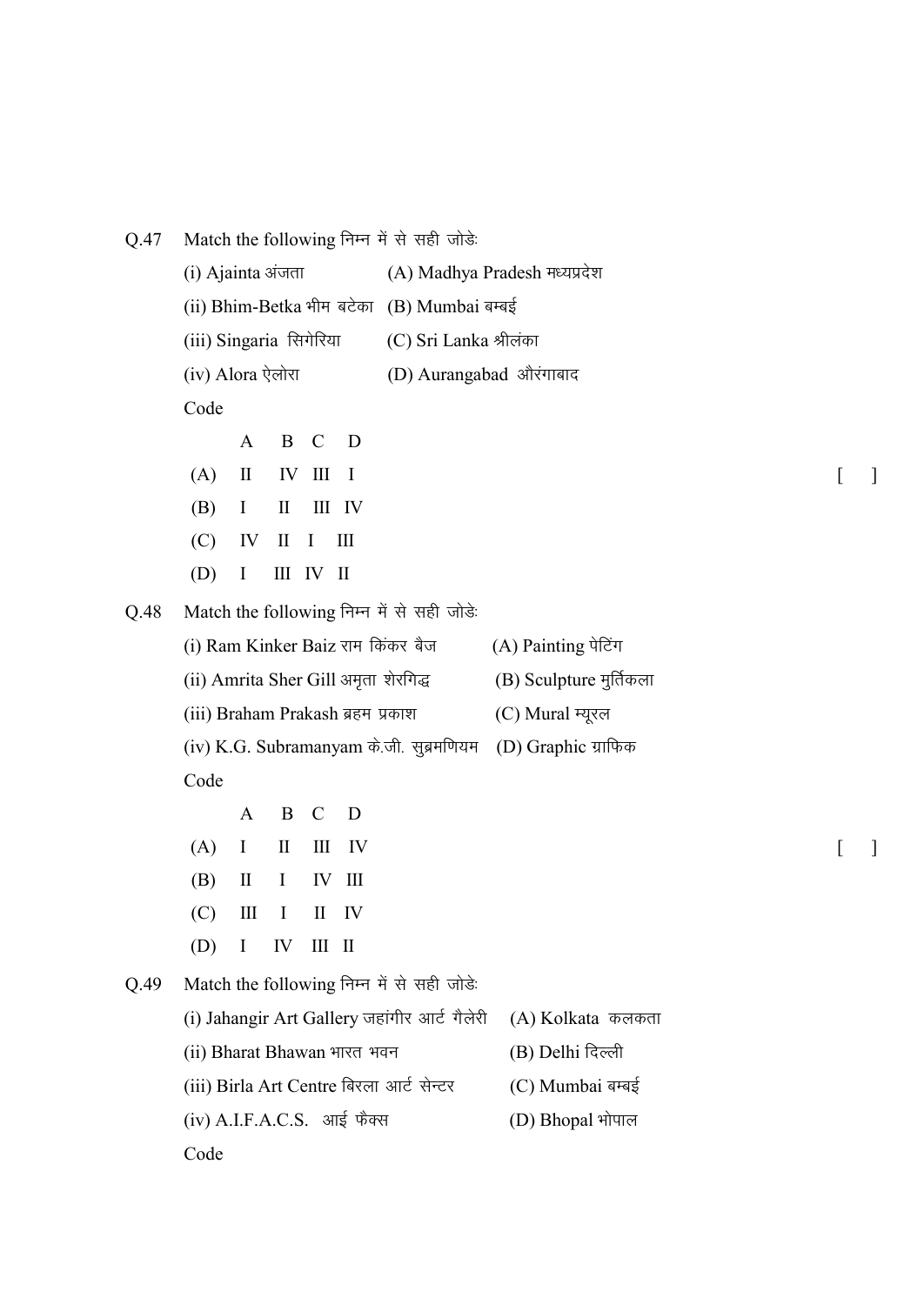|     | A                       |               | B C                                              | D      |
|-----|-------------------------|---------------|--------------------------------------------------|--------|
| (A) |                         | $III$ IV I II |                                                  |        |
| (B) | I                       |               | III II IV                                        |        |
| (C) | Ш                       |               | $\mathbf{I} \qquad \mathbf{IV} \quad \mathbf{I}$ |        |
| (D) | $\mathbf{I} \mathbf{V}$ | $\mathbf{H}$  | HI.                                              | $\Box$ |

 $Q.50$  Match the following निम्न में से सही जोड़े: (i) Pablo Picasso पाबलो पिकासो (A) America अमेरिका (ii) Jackson Polock जेक्सन पोलक (B) Spain स्पेन  $(iii)$  S.H. Raza एस.एच. रजा  $(C)$  England इग्लेण्ड (iv) John Constabil जान कान्सटेबल (D) India भारत

Code

|     | A B C D           |                                       |
|-----|-------------------|---------------------------------------|
|     | $(A)$ II I III IV |                                       |
|     | $(B)$ I II IV III |                                       |
|     | $(C)$ II III IV I | $\begin{bmatrix} 1 & 1 \end{bmatrix}$ |
| (D) |                   |                                       |

II I IV III

[ ]